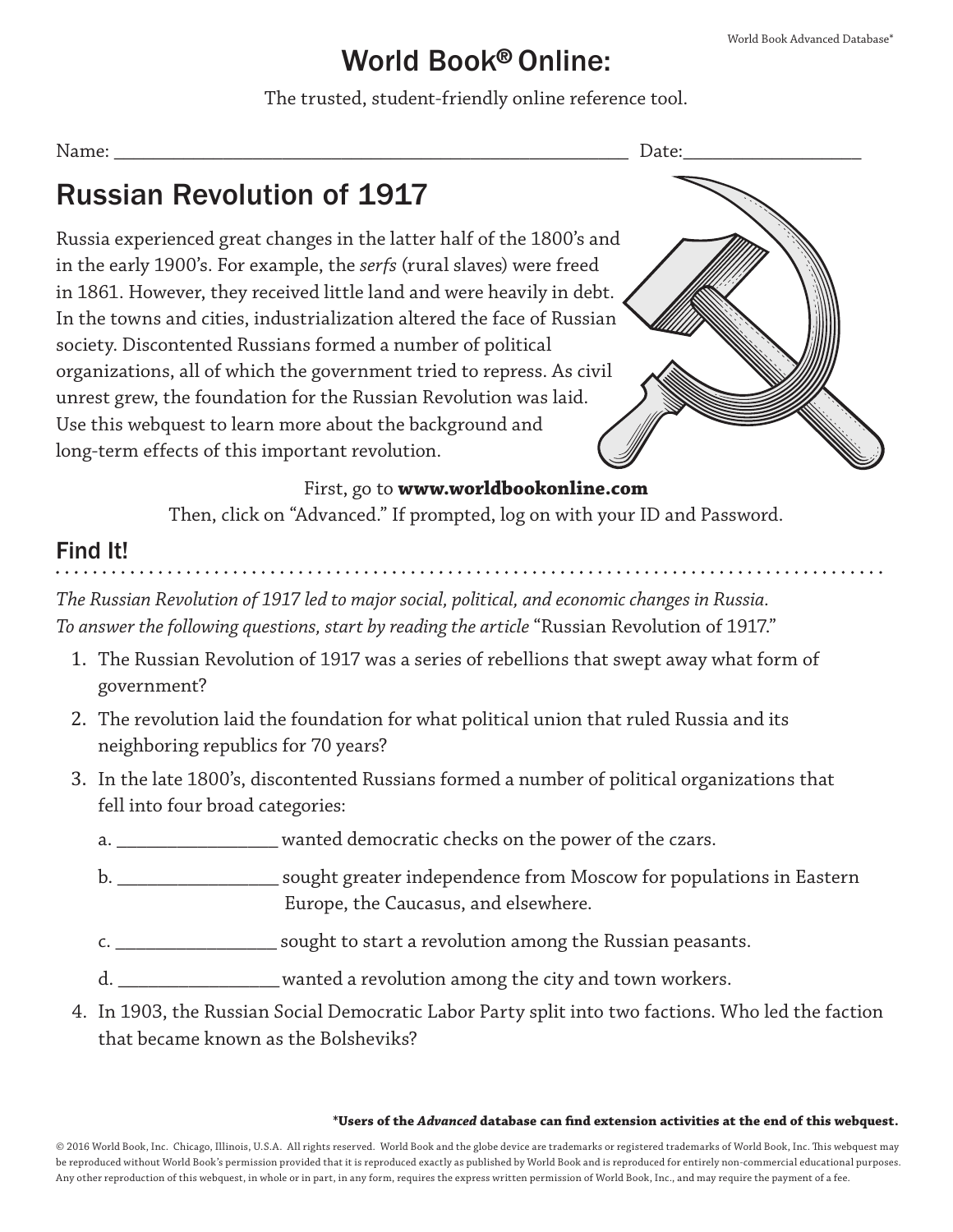- 5. In January 1905, thousands of people peacefully marched to Czar Nicholas II's Winter Palace in St. Petersburg. They sought better working conditions and a democratically elected assembly. How did the czar's soldiers react to the demonstration?
- 6. In response to the demonstrations, Nicholas II established an elected lawmaking body to advise him. What was it called?
- 7. After he dissolved the first two Dumas (elective councils), Nicholas changed the election law so that fewer workers and peasants could vote and so that border regions lost some representation.

This resulted in a Duma dominated by \_\_\_\_\_\_\_\_\_\_\_\_\_\_\_\_\_\_\_\_\_\_\_\_\_\_\_.

- 8. Under the influence of whom did Nicholas fill key posts with incompetent and unpopular officials during World War I?
- 9. Troops sent to stop the February Revolution, a series of strikes and riots over food and coal shortages, ended up doing what instead?
- 10. In response to the February Revolution, some moderate and liberal members of the Duma set up a provisional government. What did this provisional government force Nicholas to do on March 15, 1917?
- 11. In March 1917, the provisional government saw its authority challenged when the leaders of workers' groups, left-leaning members of the Duma, and some soldiers created a *soviet* (council) in Petrograd called the Soviet of Workers' and Soldiers' Deputies. What name was given to this environment, in which both the provisional government and the Petrograd Soviet claimed authority?
- 12. Who called for an overthrow of the provisional government after he returned to Petrograd in April 1917?
- 13. In September 1917, the head of the provisional government released the imprisoned Bolsheviks and allowed them to arm the workers in the face of an attempted coup led by whom?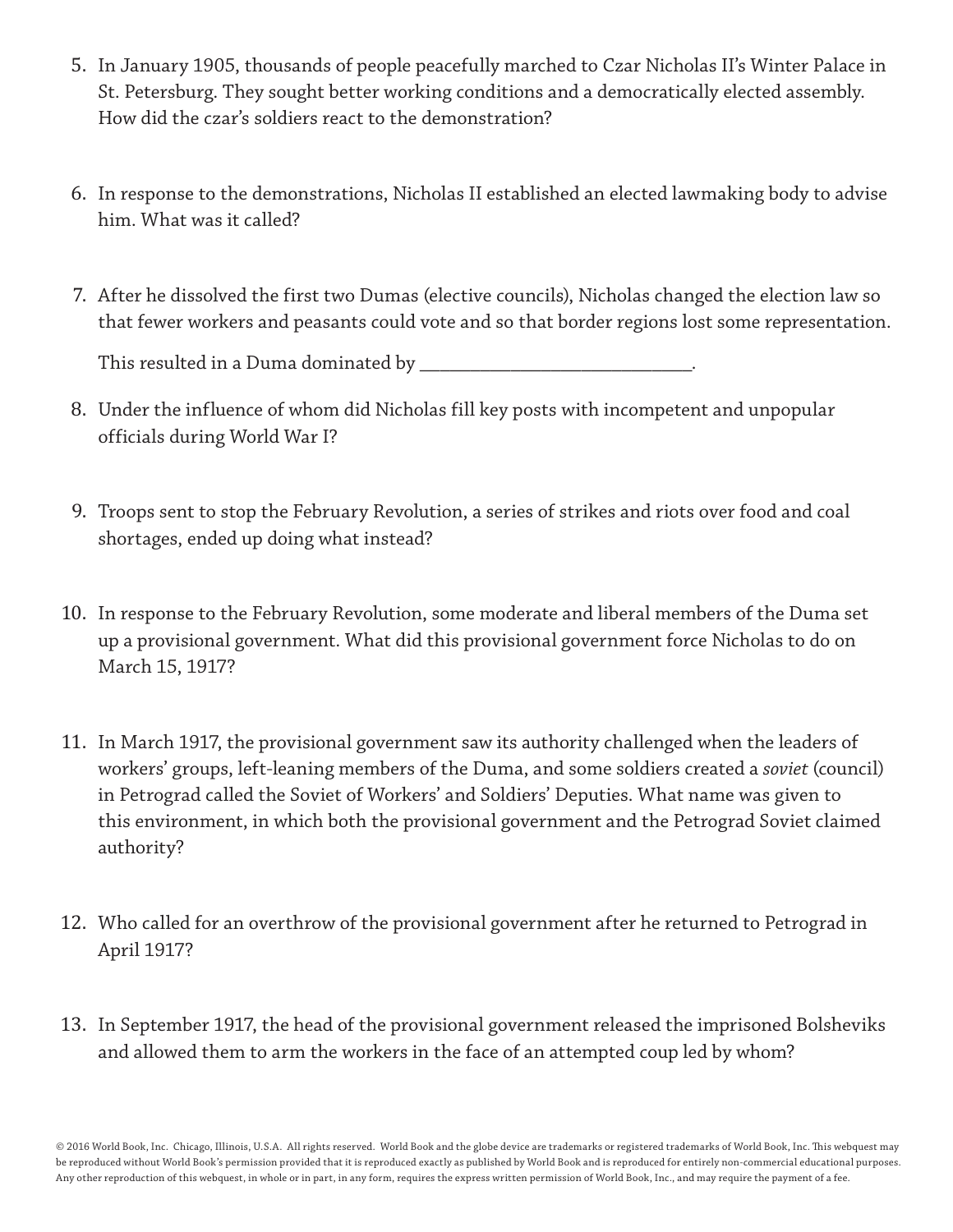- 14. On Nov. 7, 1917 (Oct. 25, 1917, on the old Russian calendar), a Bolshevik-led army of workers,soldiers, and sailors captured \_\_\_\_\_\_\_\_\_\_\_\_\_\_\_\_\_\_\_\_\_, which served as the headquarters of the provisional government.
- 15. Who authorized the Bolsheviks to set up a Council of People's Commissars to run the national government?
- 16. From which war did the new government quickly withdraw?
- 17. In 1918, the Bolsheviks moved the capital of Russia from Petrograd to what city?
- 18. After they gained power, the Bolsheviks changed the name of the Russian Social Democratic Labor Party. What was its new name, and what name did it later change to?
- 19. Soon after the October Revolution, counterrevolutionaries known as wellbegan organizing resistance.
- 20. Who set up the Red Army to fight the counterrevolutionaries?
- 21. For what was the Red Army named?
- 22. Who gained control of the Soviet Union after Lenin's death in 1924?

*The answers to the following questions can be found in the article "Lenin, V. I."*

- 23. What German social philosopher influenced Lenin's beliefs?
- 24 Why did Lenin try to help Communist movements in other nations?
- 25. The Bolsheviks had strict ideas about party membership. Lenin and his followers believed that for the revolution to succeed, \_\_\_\_\_\_\_\_\_\_\_\_\_\_\_\_\_\_\_\_\_\_\_\_ should lead the party, and the party should organize the  $\blacksquare$

© 2016 World Book, Inc. Chicago, Illinois, U.S.A. All rights reserved. World Book and the globe device are trademarks or registered trademarks of World Book, Inc. This webquest may be reproduced without World Book's permission provided that it is reproduced exactly as published by World Book and is reproduced for entirely non-commercial educational purposes. Any other reproduction of this webquest, in whole or in part, in any form, requires the express written permission of World Book, Inc., and may require the payment of a fee.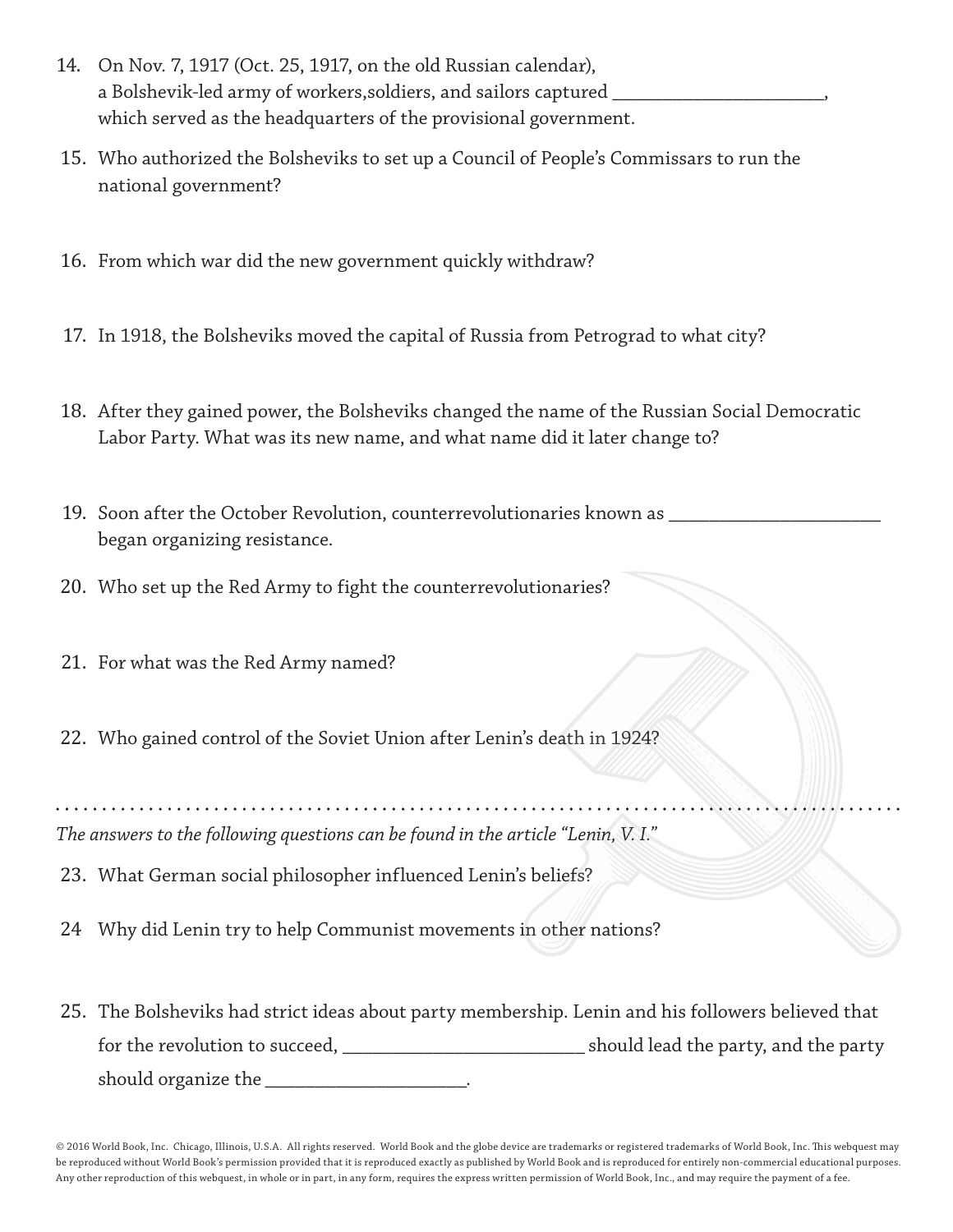*The answers to the following questions can be found in the article "Union of Soviet Socialist Republics (U.S.S.R.)"*

- 26. After the October Revolution, the Bolsheviks formed a new Russian government. Who was its head?
- 27. After a civil war broke out between the Bolsheviks and their opponents, the government

\_\_\_\_\_\_\_\_\_\_\_\_\_\_\_\_\_\_\_\_\_\_\_\_\_\_\_ Russian industries and set up \_\_\_\_\_\_\_\_\_\_\_\_\_\_\_\_\_\_\_\_\_\_\_\_\_\_\_

to control them.

28. After the 1918-1920 civil war, the Red Army invaded \_\_\_\_\_\_\_\_\_\_\_\_\_\_\_\_\_\_\_\_\_\_\_\_\_\_\_\_\_\_\_\_\_\_\_

and helped put down nationalist independence movements in\_\_\_\_\_\_\_\_\_\_\_\_\_\_\_\_\_\_\_\_\_\_\_ Communist rule was gradually established in these areas.

- 29. Following the 1917 Revolution and the civil war, Russia saw workers' strikes, peasant uprisings, and a sailors' revolt in response to the country's economic troubles. This forced Bolshevik leaders to compromise in order to maintain control. In 1921, Lenin established a compromise called the New Economic Policy to strengthen the country. What were some of the key points of this plan?
- 30. During the formation of the U.S.S.R., what were the first four republics of the U.S.S.R.?
- 31. Leon Trotsky ranked after Lenin in power, so he was next in line for leadership. Which three people partnered up to oppose Trotsky as Lenin's successor?

## Extension Activity:

Read a World Book article about another revolution (for example: American Revolution, French Revolution, Haitian Revolution, Mexican Revolution of 1910, etc.).

Write an essay that compares and contrasts your chosen revolution and the Russian Revolution of 1917.

Create a strong thesis that draws some sort of conclusion about each revolution's effectiveness, long-term impact, or leadership goals.

### **Ideas you may consider to discuss in your essay:**

Did they have similar political or economic goals?

How similar or different were their leaders and leadership style?

What were the long-term effects of each revolution?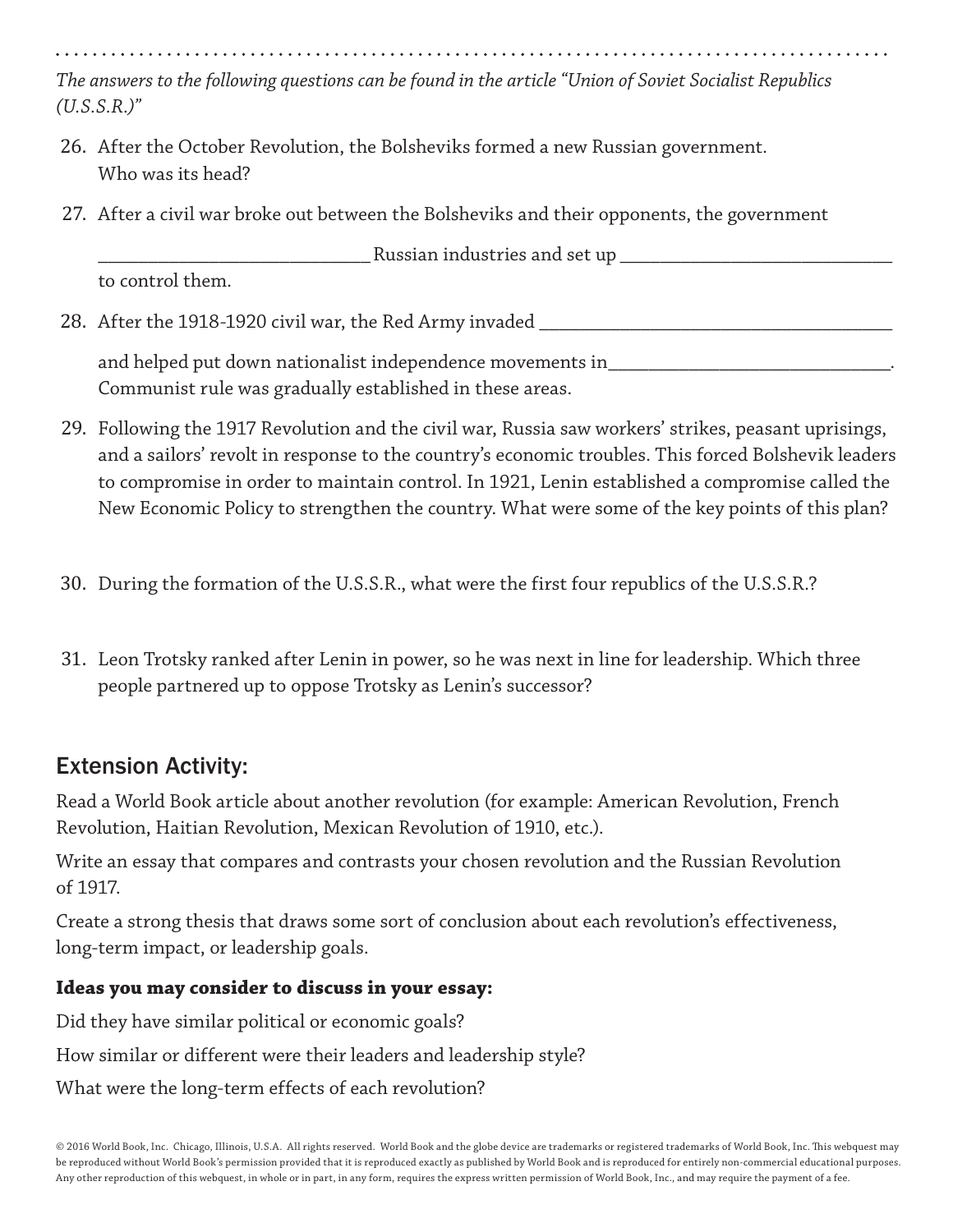# Teacher Page

### Answers:

- 1. The revolution swept away the Russian monarchy.
- 2. The Union of Soviet Socialist Republics, also called the Soviet Union
- 3. A. *Liberals* wanted democratic checks on the power of the czars.
	- B. *Nationalists* sought greater independence from Moscow for populations in Eastern Europe, the Caucasus, and elsewhere.
	- C. *Peasant socialists* sought to start a revolution among the Russian peasants.
	- D. *Marxists* wanted a revolution among the city and town workers.
- 4. Vladimir Ilyich Ulyanov, better known as V.I. Lenin
- 5. The czar's soldiers fired on the demonstrators, killing or wounding hundreds of them.
- 6. The Duma (parliament)
- 7. This resulted in a Duma dominated by supporters of the czar.
- 8. Grigori Rasputin
- 9. Troops sent to stop the uprising joined the demonstrators instead.
- 10. On March 15, 1917, the government forced Czar Nicholas to *abdicate* (resign his throne).
- 11. Dual Power
- 12. V. I. Lenin
- 13. General Lavr Kornilov
- 14. The Winter Palace
- 15. The All-Russian Congress of Soviets
- 16. World War I
- 17. Moscow
- 18. The Bolsheviks also altered the name of their Russian Social Democratic Labor Party to the Russian Communist Party. It later became the Communist Party of the Soviet Union.
- 19. Barely a month after the October Revolution, counterrevolutionaries—known as Whites began organizing resistance.
- 20. Leon Trotsky